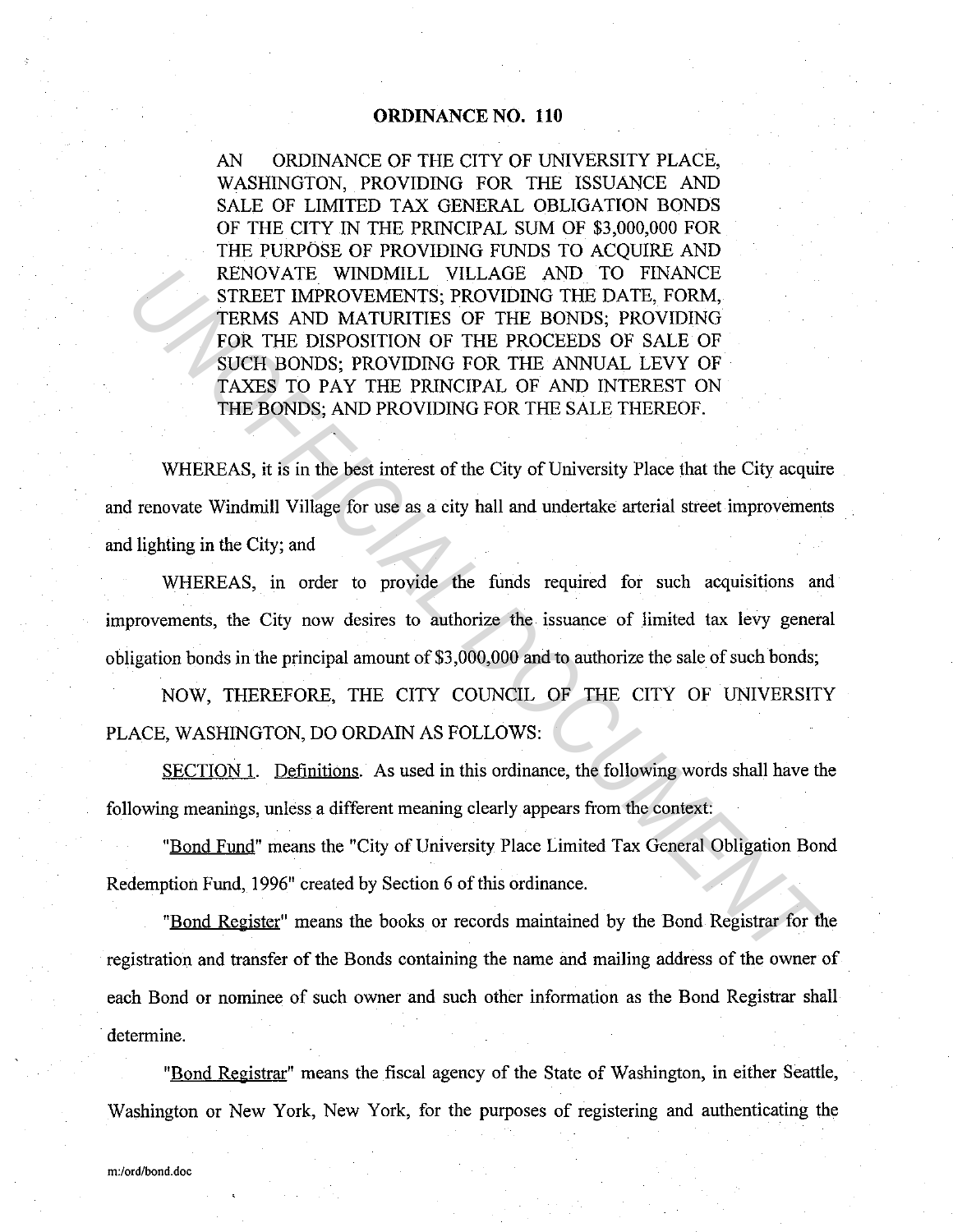Bonds, maintaining the Bond Register, effecting transfer of ownership of the Bonds and paying principal of and interest on the Bonds.

"Bonds" means the \$3,000,000 principal amount of the City of University Place, Washington, Limited Tax General Obligation Bonds, 1996, issued pursuant to and for the purposes provided in this ordinance.

"City" means the City of University Place, Washington, a municipal corporation duly organized and existing under and by virtue of the Constitution and laws of the State of Washington.

"Commission" means the Securities and Exchange Commission.

"Construction Fund" means the "City of University Place Construction and Acquisition Fund 1996" created by this ordinance.

"Council" means the legislative authority of the City as the same shall be duly and regularly constituted from time to time.

"MSRB" means the Municipal Securities Rulemaking Board or any successors to its functions.

"NRMSIR" means a nationally-recognized municipal securities information repository.

"Rule" means the Commission's Rule 15c2-12 under the Securities and Exchange Act of 1934, as the same may be amended from time to time.

"SID" means a state information depository for the State of Washington (if one is created).

SECTION 2. Findings and Authorization of Improvements. The City Council hereby finds that the public interest, welfare and benefit of the inhabitants of the City require that the City undertake the following: (1) acquire and renovate the Windmill Village for use as a city hall, (2) construct arterial improvements and (3) improve arterial street lighting in the City. The . estimated cost of paying the cost of these acquisitions and improvements and all costs incidental thereto and the issuance of the Bonds is estimated to be \$3,000,000. From the city of University Place, Washington, a municipal corporation dularized and existing under and by virtue of the Constitution and laws of the State coshington.<br>
"Commission" means the Securities and Exchange Commis

-2- **NMNOS3.DOC 96107/16**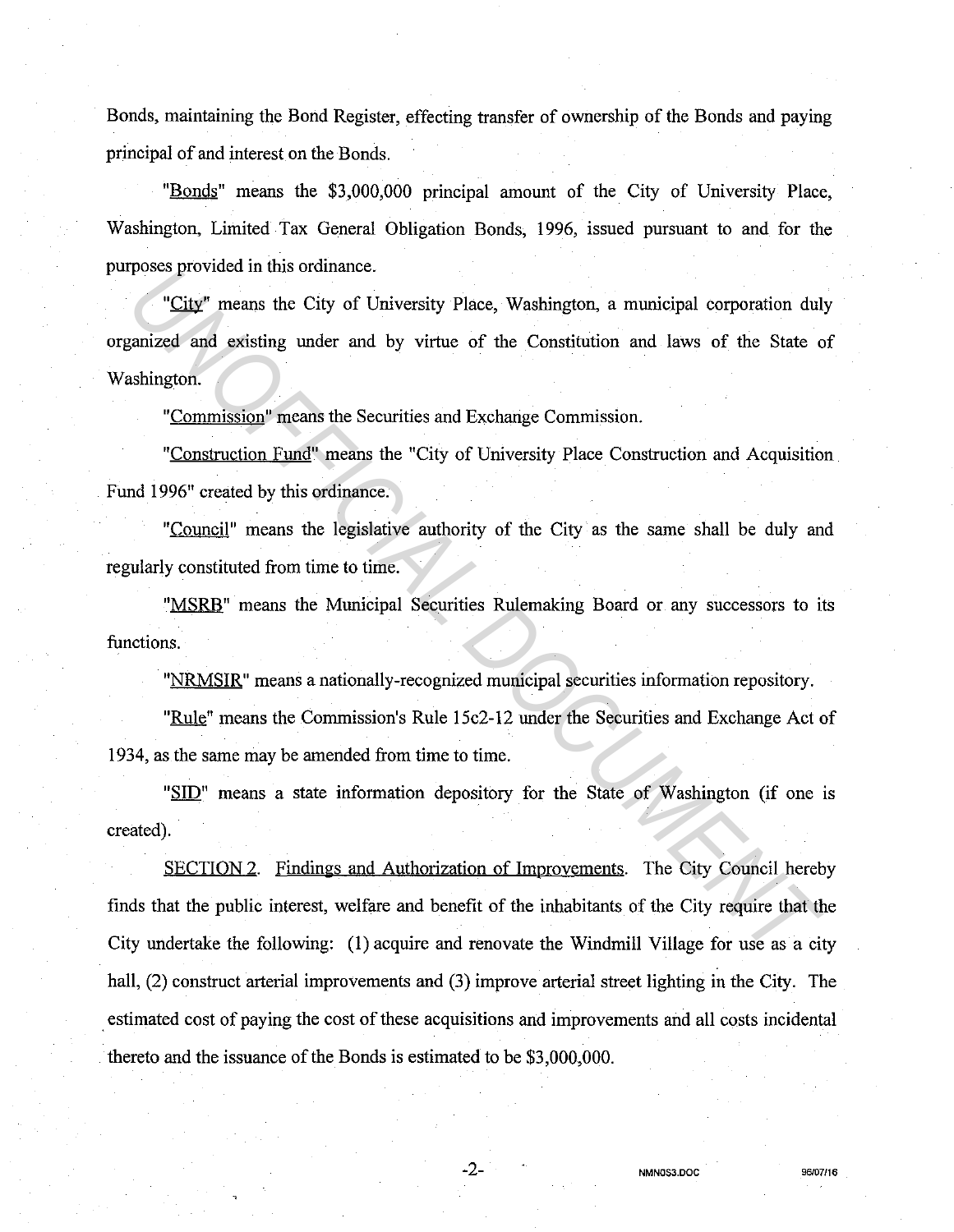SECTION 3. Authorization of Bonds. The City hereby authorizes the issuance and sale of the Bonds in the aggregate principal amount of \$3,000,000 to provide money to finance the acquisitions and improvements described in Section 2 hereof, and all costs incidental thereto and to the issuance of the Bonds. The Bonds shall be general obligations of the City; shall be in two series designated "City of University Place, Washington, Limited Tax General Obligation Bonds, 1996 Series A and Series B"; shall be dated July 15, 1996; shall be issued in fully registered form in the denomination of \$5,000 or any integral multiple thereof, provided that no Bond shall represent more than one maturity; shall be numbered separately and in such manner and with any additional designation as the Bond Registrar deems necessary for purposes of identification and control; shall bear interest at the rates set forth below from their date, until the Bonds have been paid or their payment duly provided for, payable on December 1, 1996, and semiannually thereafter on the first day of each June and December and shall mature on December I of each year as follows: *US designated Cay of Ourtearty Fact, Washington, Linnied Fax General Oongaton Foods<br>
Series A and Series B", shall be dated July 15, 1996; shall be issued in fully registered for<br>
the denomination of \$5,000 or any integra* 

| Maturity Year | Principal Amount | Interest Rates |  |
|---------------|------------------|----------------|--|
| 2002          | \$<br>10,000     | 5.20%          |  |
| 2003          | 115,000          | 5.30           |  |
| 2004          | 125,000          | 5.40           |  |
| 2005          | 130,000          | 5.50           |  |
| 2006          | 140,000          | 5.60           |  |
| 2007          | 145,000          | 5.70           |  |
| 2008          | 155,000          | 5.80           |  |
| 2009          | 165,000          | 5.90           |  |
| 2010          | 175.000          | 6.00           |  |
| 2011          | 185,000          | 6.05           |  |
| 2012          | 195,000          | 6.10           |  |
| 2013          | 205,000          | 6.10           |  |
| 2014          | 220,000          | 6.15           |  |
| 2015          | 230,000          | 6.20           |  |
| 2016          | 245,000          | 6.20           |  |

# SERIES A - \$2,440,000

## SERIES B - \$560,000

| Maturity Year | Principal Amount | <b>Interest Rates</b> |  |
|---------------|------------------|-----------------------|--|
|               |                  |                       |  |
|               |                  |                       |  |

-3-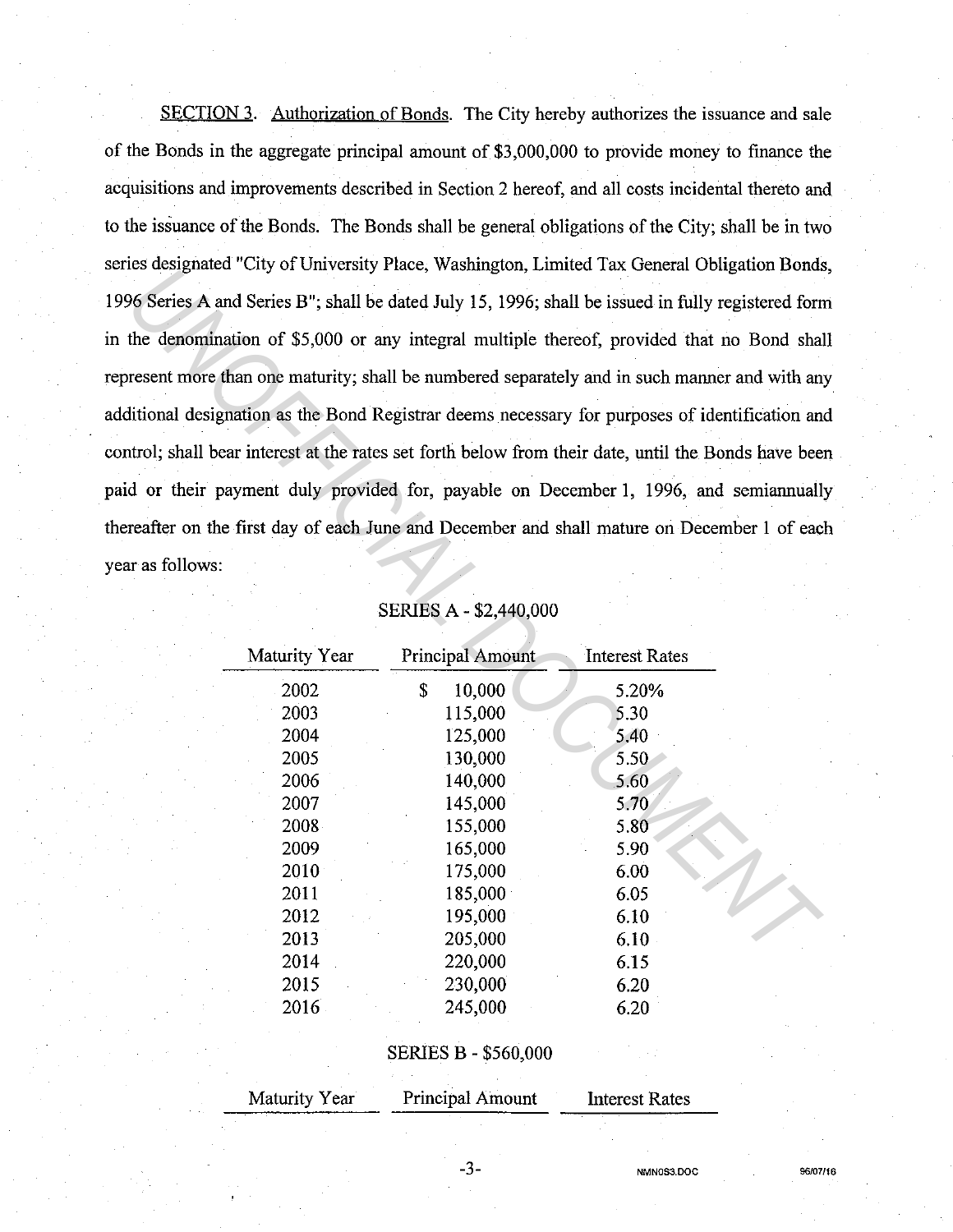| $1997 -$ | 60,000  | 6.35% |
|----------|---------|-------|
| 1998     | 100,000 | 6.80  |
| 1999     | 100,000 | 7.10  |
| 2000     | 100,000 | 7.20  |
| 2001     | 100,000 | 7.30  |
| 2002     | 100,000 | 7.40  |
|          |         |       |

SECTION 4. Registration: Transfers. The City hereby specifies and adopts the system of registration for the Bonds approved by the State Finance Committee, and the fiscal agencies of the State of Washington in the cities of Seattle, Washington, and New York, New York, shall act as authenticating trustee, transfer agent, paying agent and registrar for the Bonds (collectively, the "Bond Registrar"). The Bond Registrar shall keep, or cause to be kept, at its principal corporate trust office, sufficient records for the registration and transfer of the Bonds which shall at all times be open to inspection by the City. The Bond Registrar is authorized, on behalf of the City, to authenticate and deliver Bonds transferred or exchanged in accordance with the provisions of such Bonds and this ordinance and to carry out all of the Bond Registrar's powers and duties under this ordinance. The Bond Registrar shall be responsible for its representations contained in the Certificate of Authentication on the Bonds. The Bond Registrar may become the owner of any Bonds with the same rights it would have if it were not the Bond Registrar, and to the extent permitted by law, may act as depositary for and permit any of its officers or directors to act as a member of, or in any other capacity with respect to, any committee formed to protect the rights of Bondowners. **EXECTION 4.** Registration: Transfers. The City hereby specifies and adopts the syster<br>registration for the Bonds approved by the State Finance Committee, and the fiscal agencies of<br>State of Washington in the cities of Sea

Both principal of and interest on the Bonds shall be payable in lawful money of the United States of America. Interest on the Bonds shall be paid by check or draft of the Bond Registrar mailed (on the date such interest is due) to the registered owners or nominees at the addresses appearing on the Bond Register on the fifteenth day of the month preceding each interest payment date. Principal of the Bonds shall be payable upon presentation and surrender . of the Bonds to the Bond Registrar by the registered owners or nominees at the principal offices of the Bond Registrar in the cities of Seattle, Washington, or New York, New York.

-4- **NMNOS3.DOC 96/07/16**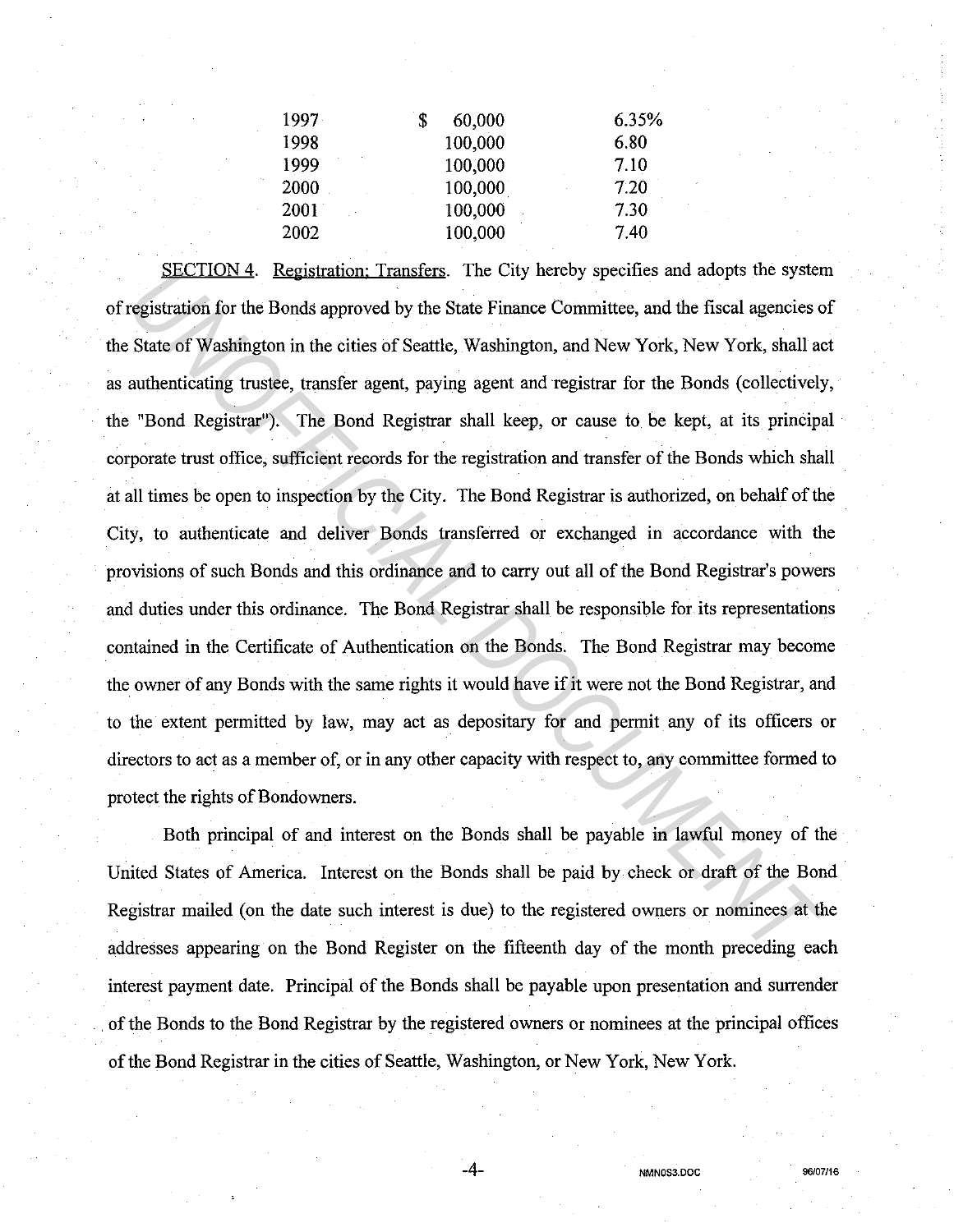The Bonds may be transferred only on the Bond Register maintained by the Bond Registrar for that purpose upon the surrender thereof by the registered owner or nominee or his/her duly authorized agent and only if endorsed in the manner provided thereon, and thereupon a new fully registered Bond of like principal amount, maturity and interest rate shall be issued to the transferee in exchange therefor. Upon surrender thereof to the Bond Registrar, the Bonds are interchangeable for Bonds in any authorized denomination of an equal aggregate principal amount and of the same interest rates and maturities. Such transfer or exchange shall be without cost to the registered owner or transferee.

The City may deem the person in whose name each Bond is registered to be the absolute owner thereof for the purpose of receiving payment of the principal of and interest on such Bonds and for any and all other purposes whatsoever.

SECTION 5. Optional Redemption: Purchases.

A. Optional Redemption. The City hereby reserves the right to redeem the outstanding Series A Bonds maturing on and after December 1, 2007 in whole at any time or in part (maturities to be selected by the City and by lot within a maturity in such manner as the Bond Registrar shall determine) on any interest payment date on or after December 1, 2006, at par, plus accrued interest to the date of redemption. Insued to the transferee in exchange thereori. Upon surrender thereori to the bond registrare and many and original amount and of the same interest rates and maturities. Such transfer or exchange share interests and maturi

The City does not reserve the right to redeem the outstanding Series B Bonds prior to their maturity.

B. Notice of Call. Unless waived by any owner of Bonds to be redeemed, official notice of any such redemption shall be given by the Bond Registrar on behalf of the City by mailing a copy of an official redemption notice by first class mail, postage prepaid, at least 30 days and not more than 60 days prior to the date fixed for redemption to the registered owner of the Bond or Bonds to be redeemed at the address shown on the Bond Register or at such other address as is furnished in writing by such registered oWner to the Bond Registrar.

All official notices of redemption shall be dated and shall state: (1) the redemption date, (2) the redemption price, (3) if less than all outstanding Bonds are to be redeemed, the

-5- **NMNOS3.00C 96107/16**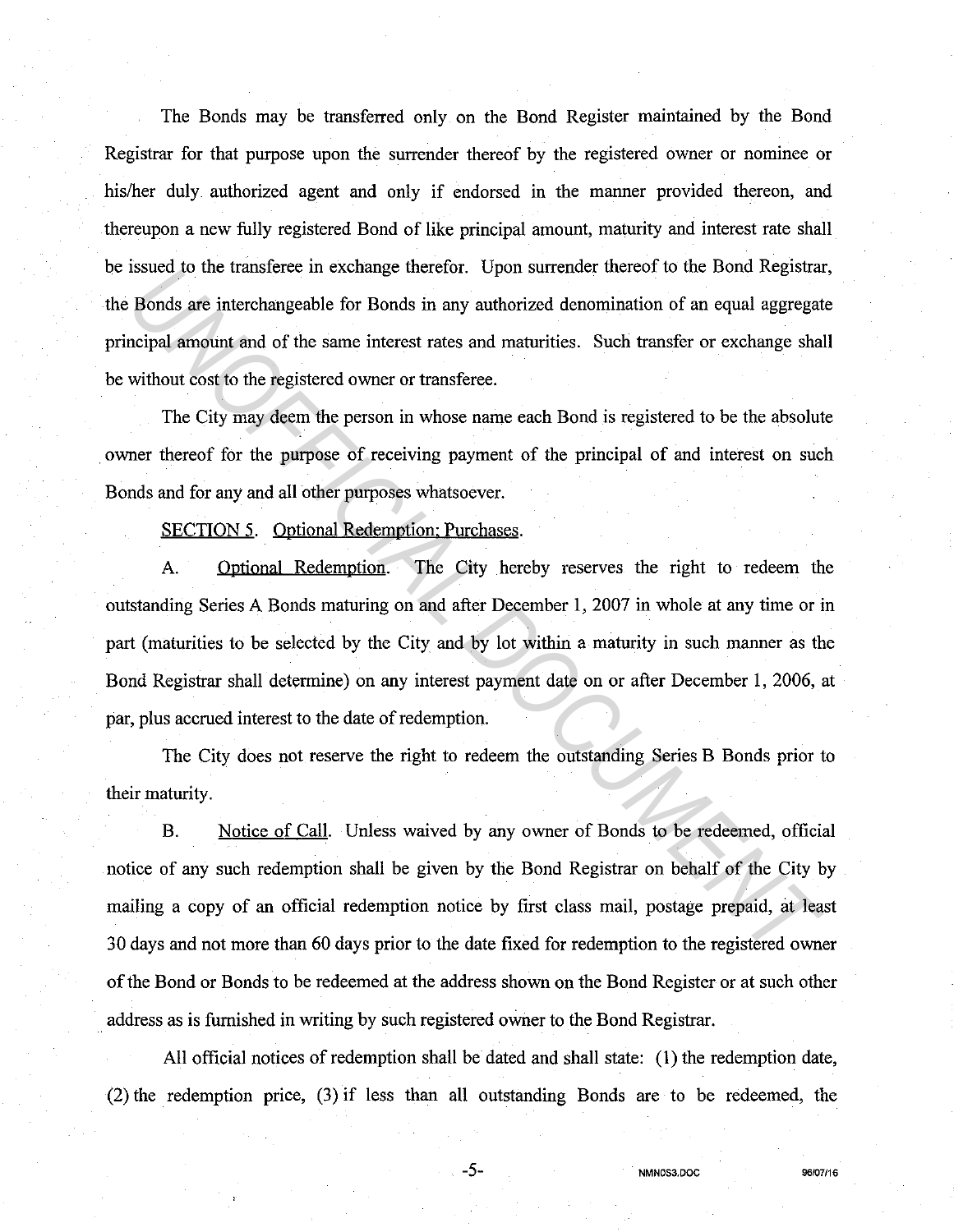identification (and, in the case of partial redemption, the respective principal amounts) of the Bonds to be redeemed, (4) that on the redemption date the redemption price will become due and payable upon each such Bond or portion thereof called for redemption, and that interest thereon shall cease to accrue from and after said date, and (5) the place where such Bonds are to be surrendered for payment of the redemption price, which place of payment shall be the principal office of the Bond Registrar.

On or prior to any redemption date, the City shall deposit with the Bond Registrar an amount of money sufficient to pay the redemption price of all the Bonds or portions of Bonds which are to be redeemed on that date. The requirements of this section shall be deemed to be complied with when notice is mailed as provided, whether or not it is actually received by the owner of any Bond.

C. Effect of Call. Official notice of redemption having been given as aforesaid, the Bonds or portions of Bonds to be redeemed shall, on the redemption date, become due and payable at the redemption price therein specified, and from and after such date (unless the City shall default in the payment of the redemption price) such Bonds or portions of Bonds shall cease to bear interest. Upon surrender of such Bonds for redemption in accordance with said notice, such Bonds shall be paid by the Bond Registrar at the redemption price. Installments of interest due on or prior to the redemption date shall be payable as herein provided for payment of interest. Bonds which have been redeemed shall be cancelled and destroyed by the Bond Registrar and shall not be reissued. Fraction of properties of the electropical price, which place of payment shall be the phasphere of the Bond Registrar.<br>
On or prior to any redemption date, the City shall deposit with the Bond Registrar a<br>
nount of money s

D. Partial Redemption of Bonds. Portions of any Bond, in installments of \$5,000 or any integral multiple of such \$5,000, may be redeemed in accordance with the schedule set forth above. If less than all of the principal amount of any Bond is redeemed, upon surrender of such Bond at the principal office of the Bond Registrar there shall be issued to the registered owner, without charge therefor, for the then unredeemed balance of the principal amount thereof, a new Bond or Bonds of like maturity and interest rate in any of the denominations authorized by this ordinance.

-6- **NMNOS3.00C 96/07116**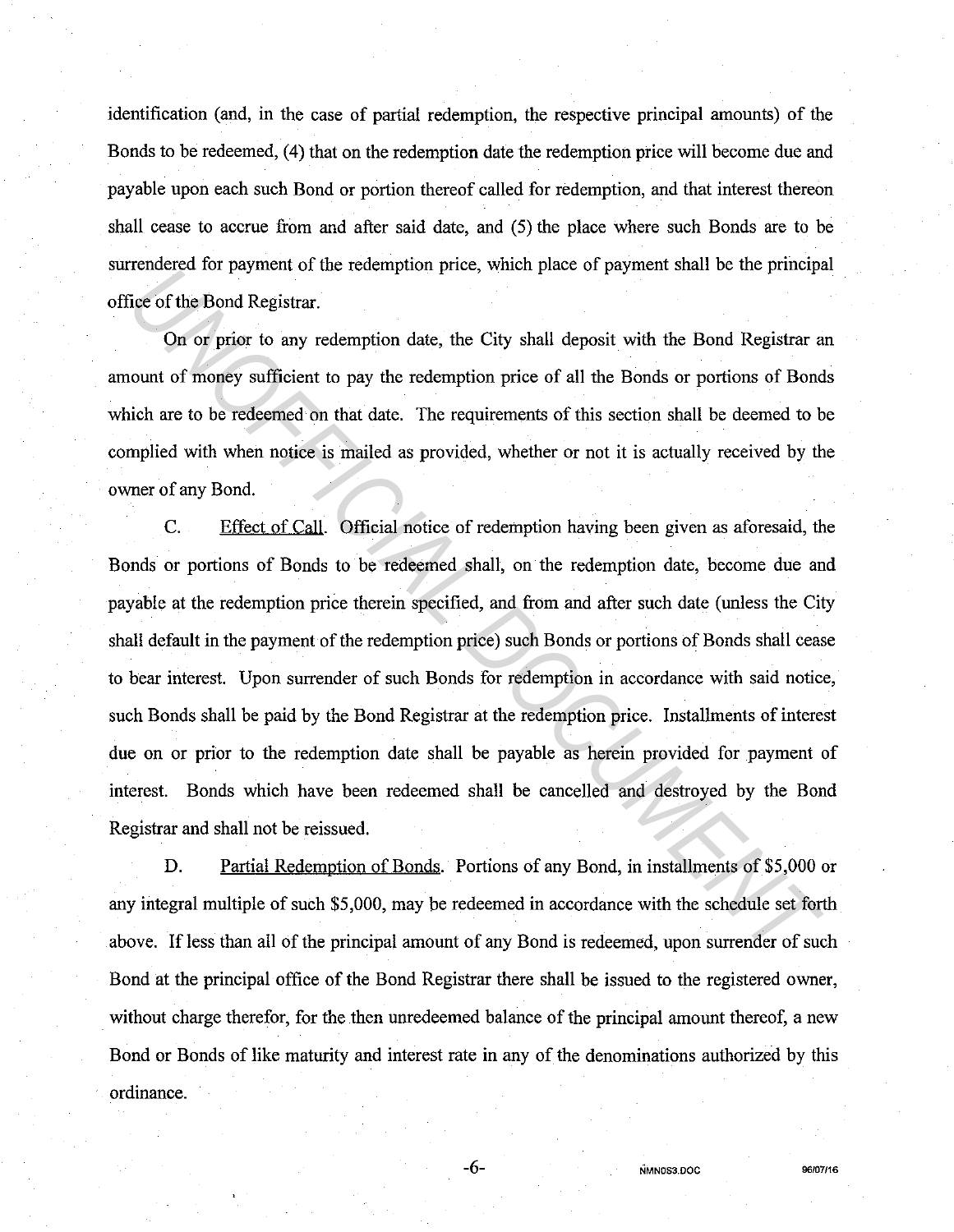÷. E. Additional Redemption Notice. In addition to the foregoing notice, further notice shall be given by the Bond Registrar on behalf of the City as set forth below, but no defect in said further notice nor any failure to give all or any portion of such further notice shall in any manner defeat the effectiveness of a call for redemption if notice thereof is given as above described.

(1) Each further notice of redemption given hereunder shall contain the information required above for an official notice of redemption plus (i) the CUSIP numbers, if any, of all Bonds being redeemed; (ii) the date of issue of the Bonds as originally issued; (iii) the rate of interest borne by each Bond being redeemed; (iv) the maturity date of each Bond being redeemed; and (v) any other descriptive information needed to identify accurately the Bonds being redeemed. (1) Each further notice of redemption given hereunder shall contain the contain the contained above for an official notice of redemption plus (i) the CUSIP numbers, it, of all Bonds being redeemed; (ii) the date of issue o

(2) Each further notice of redemption shall be sent at least 35 days before the redemption date to the SID, if any, and to each NRMSIR or to the MSRB in accordance with Section 16 and may be sent to all registered securities depositories then in the business of holding substantial amounts of obligations of types comprising the Bonds.

(3) Upon the payment of the redemption price of Bonds being redeemed, each check or other transfer of funds issued for such purpose shall bear the CUSIP number (if any) identifying, by issue and maturity, the Bonds being redeemed with the proceeds of such check or other transfer.

F. Purchase of Bonds In Open Market. The City further reserves the right to purchase any Bonds from available amounts in the Revenue Fund.

SECTION 6. Creation of Bond Fund and Provision for Tax Levy Payments. A special fund of the City known as the "City of University Place Limited Tax General Obligation Bond Redemption Fund, 1996" (the "Bond Fund"), is hereby authorized and directed to be created in . the office of the Finance Manager of the City. The Bond Fund shall be drawn upon for the sole purpose of paying the principal of and interest on the Bonds.

-7- **NMNOS3.DOC 96107116**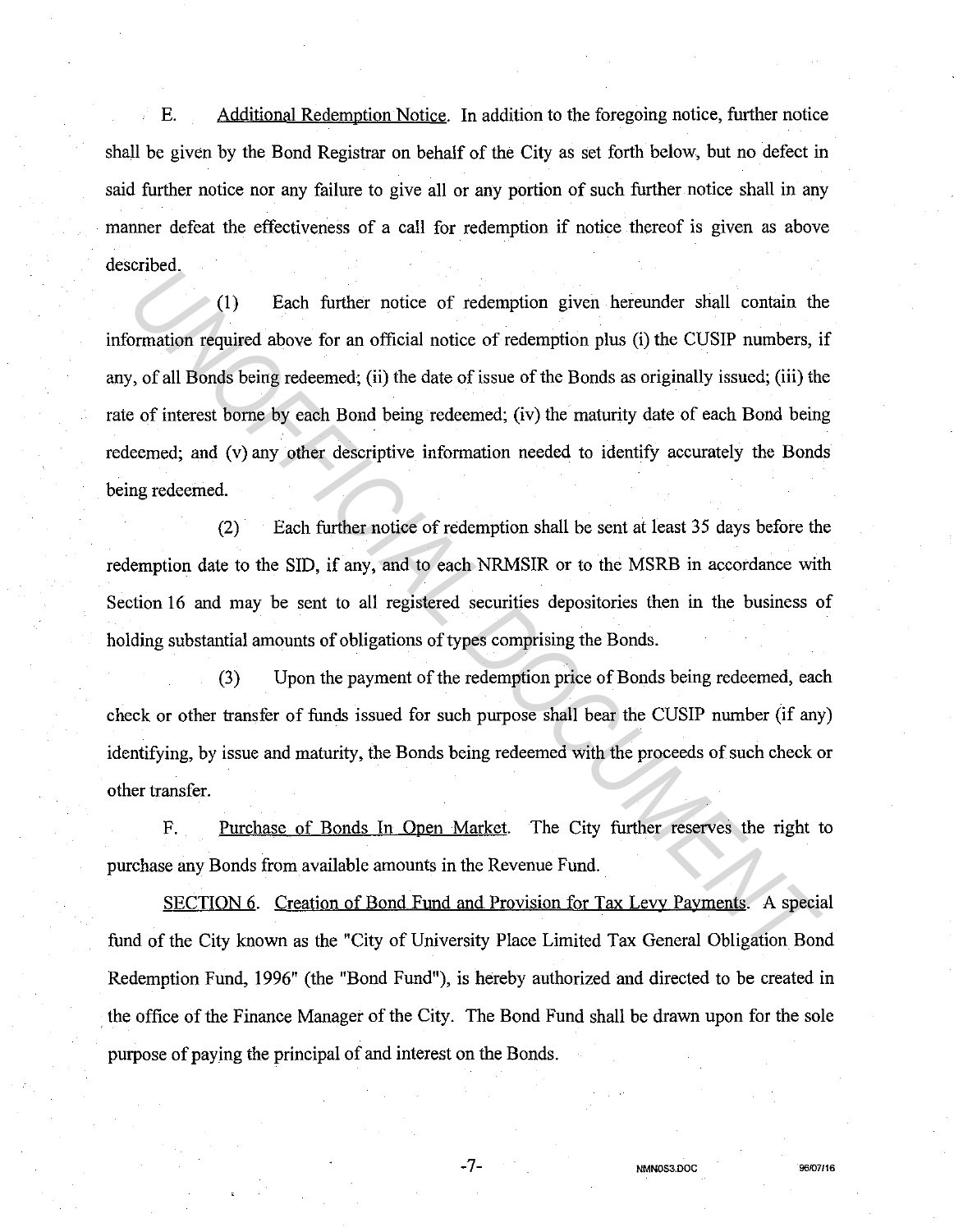The City hereby irrevocably covenants and agrees for as long as any of the Bonds are outstanding and unpaid that each year it will include in its budget and levy an ad valorem tax, within and as a part of the tax millage levy permitted to cities without a vote of the people, upon all the property within the City subject to taxation in an amount which will be sufficient, together with rents received by the City from Windmill Village and other available money, to pay the principal of and interest on the Bonds as the same shall become due. All of such taxes and any of such other money so collected shall be paid into the Bond Fund. None of the money in the Bond Fund shall be used for any other purpose than the payment of the principal of and interest on the Bonds. Money in the Bond Fund not needed to pay the interest or principal next coming due may temporarily be deposited in such institutions or invested in such obligations as may be lawful for the investment of City money. Any interests or profit from the investment of such money shall be deposited in the Bond Fund. *United States and the End States and the CHT Domina and the States and between the Bonds in section of the Bond Findal be paid into the Bond Findal. None of the money in the Bond of the money so collected shall be paid in* 

The City hereby irrevocably pledges that a sufficient portion of each annual levy to be levied and collected by the City prior to the full payment of the principal of and interest on the Bonds will be and is hereby irrevocably set aside, pledged and appropriated for the payment of the principal of and interest on the Bonds. The full faith, credit and resources of the City are hereby irrevocably pledged for the armual levy and collection of said taxes and for the prompt payment of the principal of and interest on the Bonds as the same shall become due.

SECTION 7. Defeasance. In the event that money and/or "Government Obligations," as such Obligations are now or may hereafter be defined in Chapter 39.53 RCW, maturing at such time or times and bearing interest to be earned thereon in amounts sufficient to redeem and retire the Bonds or a portion of the Bonds in accordance with their terms, are set aside in a special account to effect such redemption or retirement and such money and the principal of and interest on such Obligations are irrevocably set aside and pledged for such purpose, then no further . payments need be made into the Bond Fund for the payment of the principal of and interest on the Bonds so provided for and such Bonds shall cease to be entitled to any lien, benefit or security of this ordinance except the right to receive the funds so set aside and pledged, and such

-8- **NMNOS3.DOC 96107116**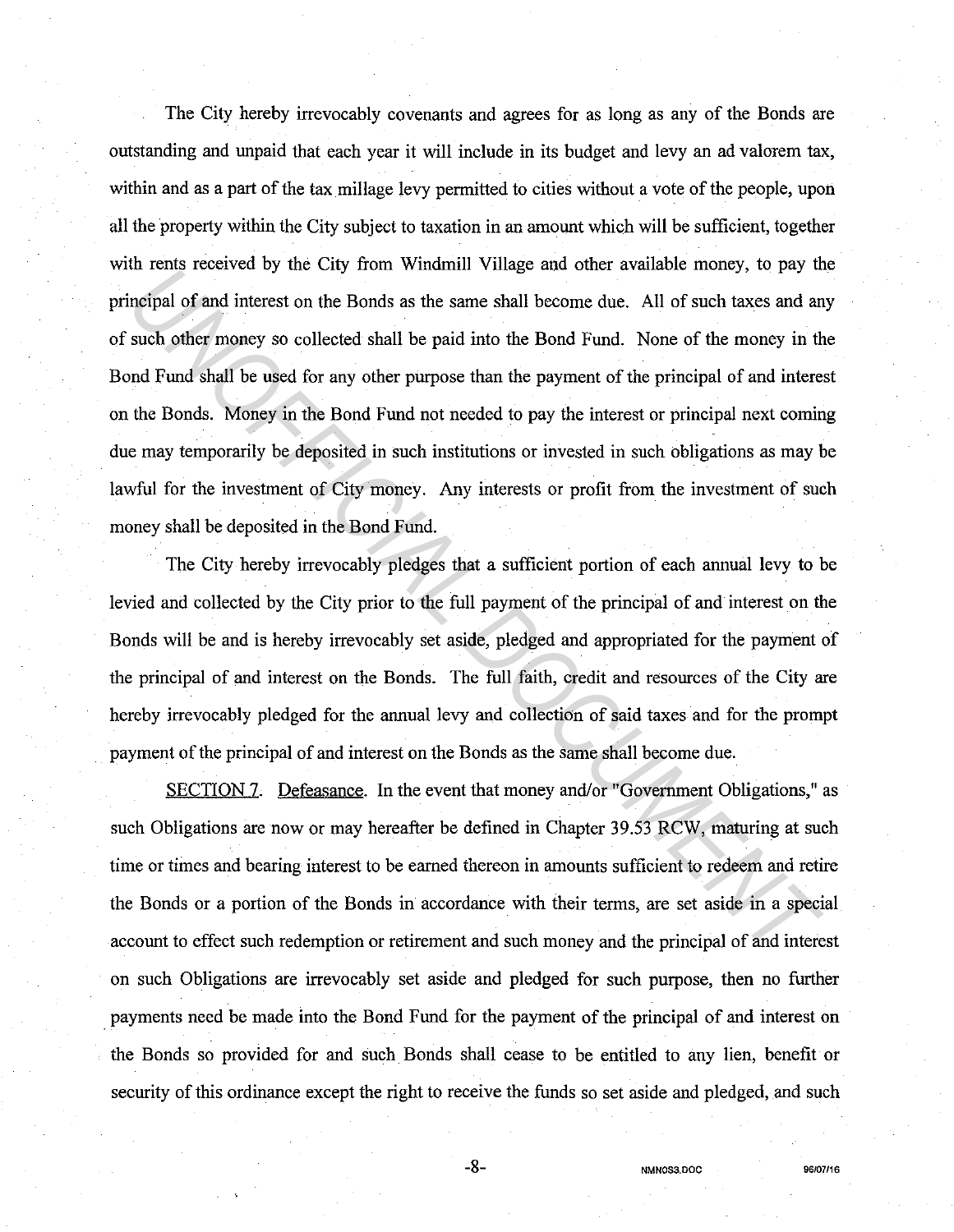Bonds shall be deemed not to be outstanding hereunder. Within 60 days after any defeasance of Bonds hereunder, the City shall provide or cause to be provided notice of such defeasance to registered owners and to each NRMSIR and SID, if any, in accordance with Section 16.

SECTION 8. Arbitrage Covenant. The City hereby covenants and agrees with the owners of the Series A Bonds for as long as any of the same remain outstanding that it will not make use of the proceeds of sale of the Series A Bonds or any other funds or obligations of the City which may be deemed to be proceeds of the Series A Bonds pursuant to Section 148 of the Internal Revenue Code of 1986, as amended, and the applicable regulations thereunder which, if such use had reasonably been expected on the date of delivery of the Series A Bonds to the initial purchaser thereof, would have caused the Series A Bonds to be "arbitrage bonds" within the meaning of said section and said regulations. The City will comply with the requirements of Section 148 of the Internal Revenue Code of 1986, as amended (or any successor provision thereof applicable to the Series A Bonds) and the applicable regulations thereunder throughout the term of the Series A Bonds. *UNITY OF THE SET A DOMS IOT as iong as any of the same reliant oustaining that it with the set of the proceeds of sale of the Series A Bonds or any other finds or obligations of the youter funds or the proceeds of sale of* 

SECTION 9. Lost or Destroyed Bonds. In case the Bonds or any of them shall be lost, stolen or destroyed, the Bond Registrar may execute and deliver a new Bond or Bonds of like amount, date, and tenor to the registered owner thereof upon the owner paying the expenses and charges of the City and the Bond Registrar in connection therewith and upon his/her filing with the Finance Manager of the City and the Bond Registrar evidence satisfactory to said Finance Manager and Bond Registrar that such Bond or Bonds were actually lost, stolen or destroyed and of his/her ownership thereof, and upon furnishing the City and Bond Registrar with indenmity satisfactory to the Finance Manager and Bond Registrar.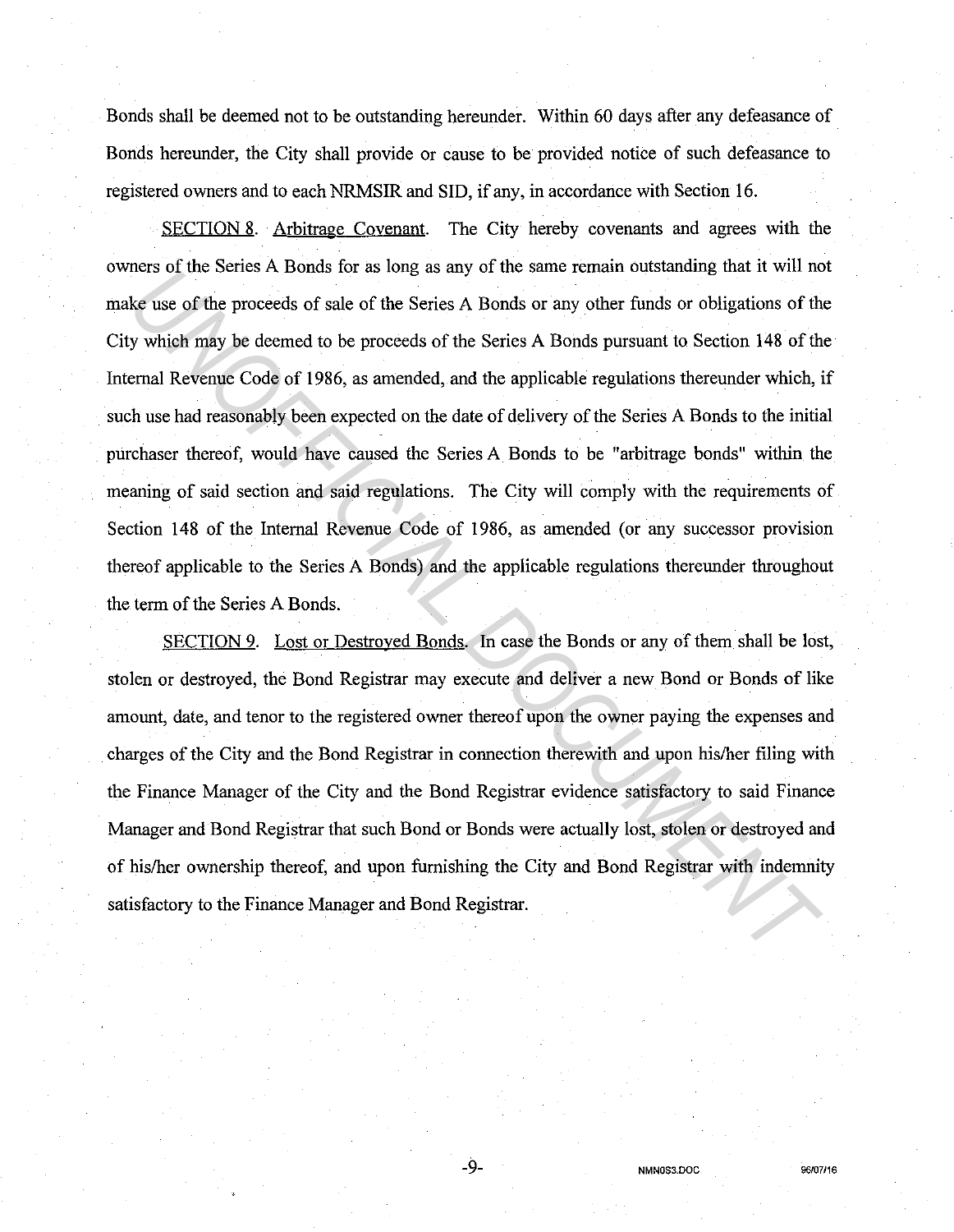SECTION 10. Form of the Bonds. The Bonds shall be in substantially the following

form:

## UNITED STATES OF AMERICA

 $NO.$ 

# STATE OF WASHINGTON CITY OF UNIVERSITY PLACE LIMITEDTAX GENERAL OBLIGATION BOND, 1996 SERIES [A/BJ

## INTEREST RATE:

## MATURITY DATE: CUSIP NO:

 $\frac{1}{2}$ 

# SEE REVERSE SIDE FOR ADDITIONAL PROVISIONS

REGISTERED OWNER:

## PRINCIPAL AMOUNT: The set of the set of the set of the set of the set of the set of the set of the set of the set of the set of the set of the set of the set of the set of the set of the set of the set of the set of the se

The City of University Place, Washington, a municipal corporation organized and existing under and by virtue of the laws and Constitution of the State of Washington (the "City"), hereby acknowledges itself to owe and for value received promises to pay to the Registered Owner identified above, or registered assigns, on the Maturity Date identified above, the Principal Amount specified above, unless redeemed prior thereto as provided herein, together with interest on such Principal Amount from the date hereof or the most recent date to which interest has been paid or duly provided for at the Interest Rate set forth above payable December 1, 1996, and semiannually thereafter on each June 1 and December 1 until payment of the principal sum has been made or duly provided for. Both principal of and interest on this bond are payable in lawful money of the United States of America. Interest on this bond is payable by check or draft of the Bond Registrar mailed (on the date such interest is due) to the Registered Owner hereof at the address appearing on the records maintained by the Bond Registrar as of the fifteenth day of the month preceding the interest payment date. Principal shall be paid to the Registered Owner hereof upon presentation and surrender of this bond at the principal offices of the fiscal agency of the State of Washington in Seattle, Washington or New York, New York (collectively, the "Bond Registrar"). **UNITED TAX GENERAL OBLIGATION**<br> **UNITED TAX GENERAL OBLIGATION BOND**, 1996 SERIES [A/B]<br> **UNITED TAX GENERAL OBLIGATION BOND**, 1996 SERIES [A/B]<br> **UNITED TAX GENERAL OBLIGATION BOND**, 1996 SERIES [A/B]<br> **UNITED REVERSE SU** 

Reference is hereby made to additional provisions of this bond set forth on the reverse side hereof and such additional provisions shall for all purposes have the same effect as if set forth in this space. Reference also is made to Ordinance No. 110 (the "Bond Ordinance") as more fully describing the covenants with and the rights of Registered Owners of the bonds or ·registered assigns and the meanings of capitalized terms appearing on this bond which are defined in such ordinance.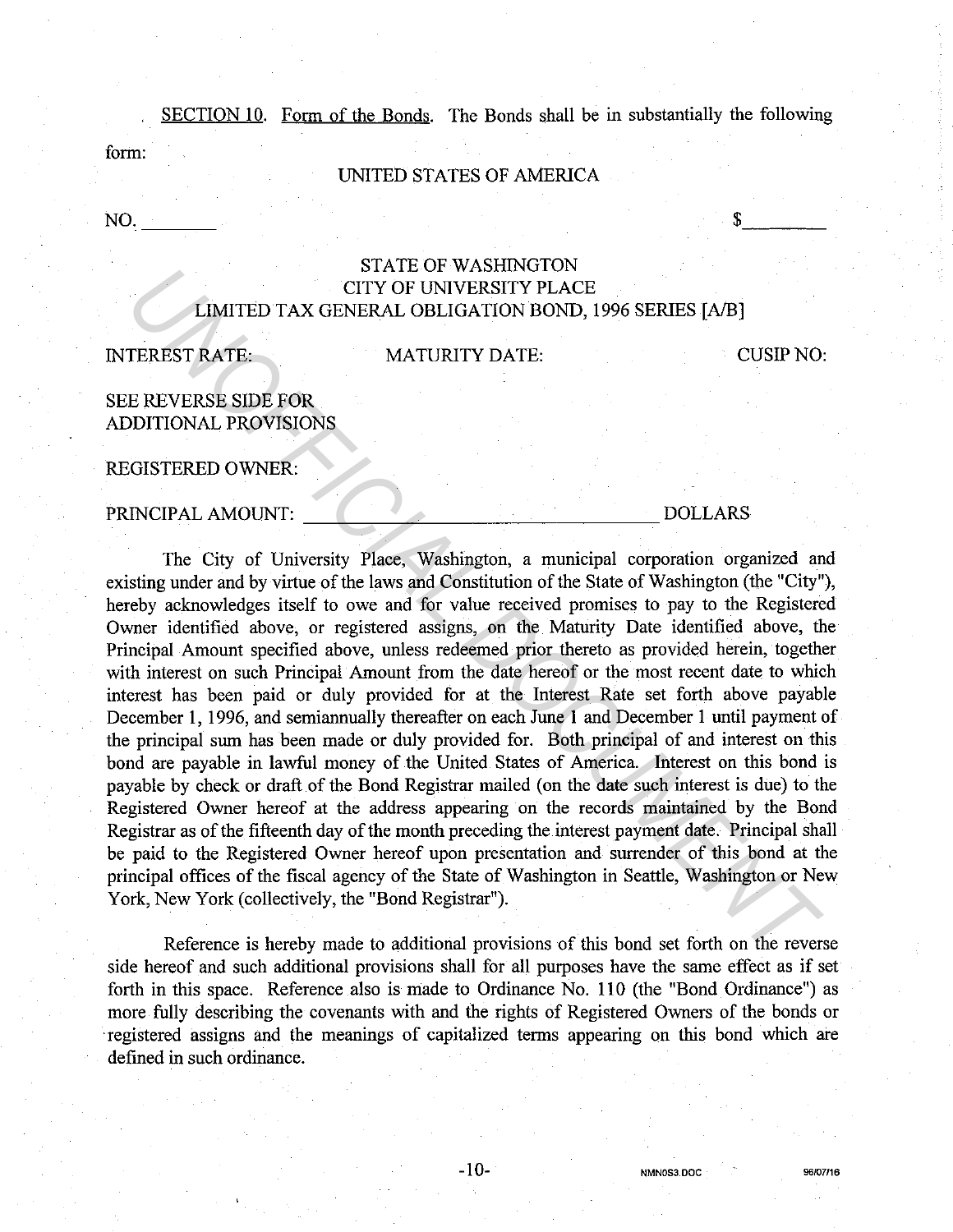This bond shall not be valid or become obligatory for any purpose or be entitled to any security or benefit under the Bond Ordinance until the Certificate of Authentication hereon shall have been manually signed by the Bond Registrar.

The City hereby irrevocably covenants and agrees with the owner of this bond that it will include in its annual budget and levy taxes annually, within and as a part of the tax levy permitted to cities without a vote of the electorate, upon all the property subject to taxation in amounts sufficient, together with all other money legally available therefor to pay the principal of and interest on this bond as the same shall become due. The full faith, credit and resources of the City are hereby irrevocably pledged for the annual levy and collection of such taxes and the prompt payment of such principal and interest.

It is hereby certified and declared that this bond is issued pursuant to and in strict compliance with the Constitution and laws of the State of Washington and ordinances of the City, that all acts, conditions and things required to be done precedent to and in the issuance of this bond and the bonds of this issue have happened, been done and performed, and that this bond and the bonds of this issue do not exceed any constitutional or statutory limitations. ounts sufficient, together with all other money legally available therefor to pay the princips<br>and interests on this bond as the same shall become that. The full faith, credit and resources<br>City are hereby inrevocably pled

IN WITNESS WHEREOF, the City of University Place, Washington, has caused this bond to be signed on behalf of the City with the manual or facsimile signature of the Mayor, to be attested by the manual or facsimile signature of the Clerk of the City, and the seal of the City to be reproduced or impressed hereon, as of this 15th day of July, 1996.

> CITY OF UNIVERSITY PLACE, WASHINGTON

 $By$ 

Ronald L. Williams, Mayor

ATTEST:

Susan Matthew, City Clerk

The Certificate of Authentication for the Bonds shall be in substantially the following form and shall appear on the front of each Bond:

## CERTIFICATE OF AUTHENTICATION

Date of Authentication:

This bond is one of the bonds described in the within-referenced Ordinance No. 110 of the City of University Place, Washington, and is one of the Limited Tax General Obligation Bonds, 1996 Series [AIB], dated July 15, 1996.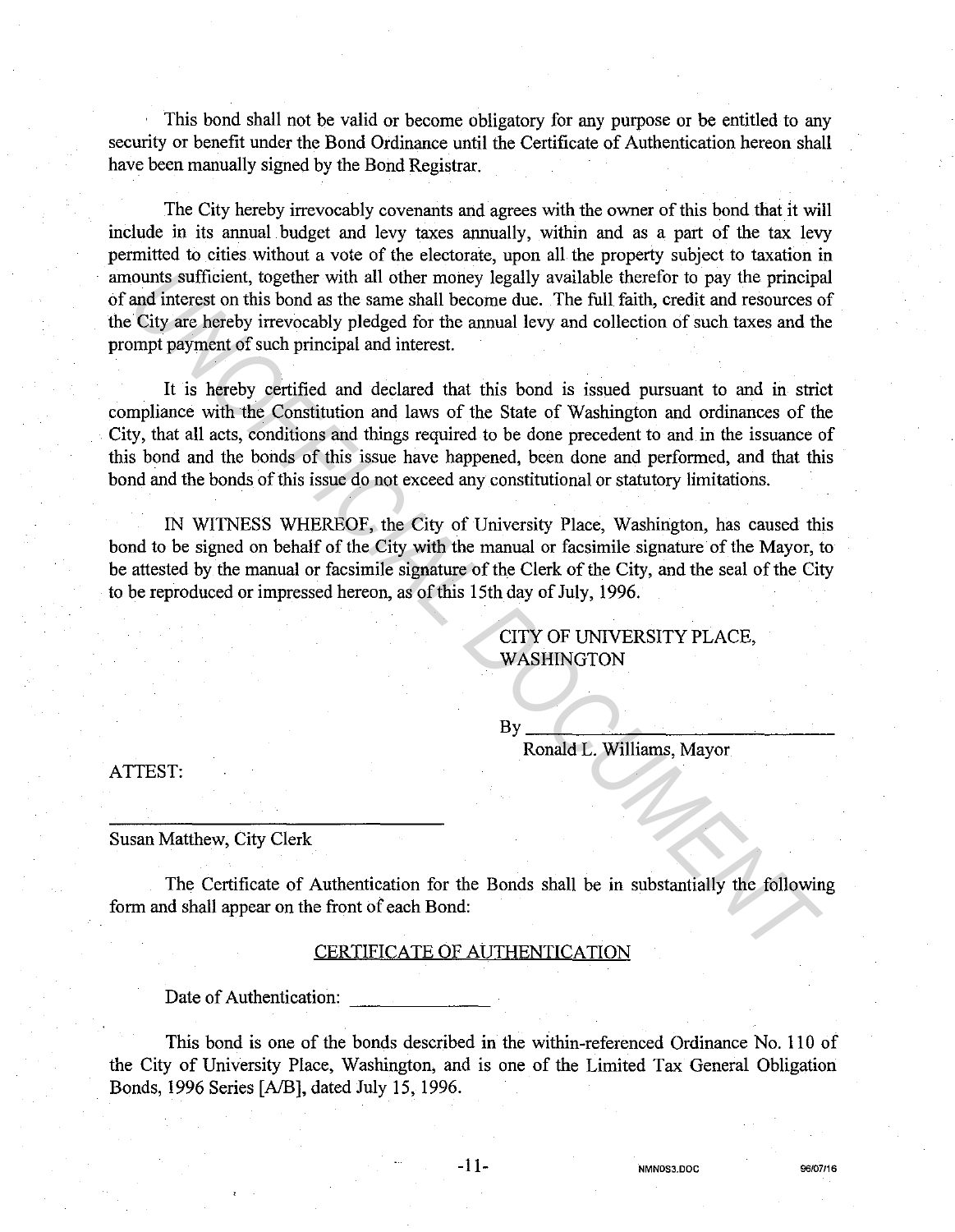## WASHINGTON STATE FISCAL AGENCY, as Bond Registrar

 $Bv$ 

# Authorized Officer

## ADDITIONAL BOND PROVISIONS

This bond is one of an issue of limited tax general obligation bonds of the City of like date and tenor, except as to number, interest rate and date of maturity, in the aggregate principal amount of \$3,000,000, issued pursuant to Ordinance No. 110 of the City, passed July 15, 1996 Series [A/B] (the "Bond Ordinance"), to provide financing for acquiring Windmill Village [and constructing street improvements].

The bonds of this series are not subject to redemption prior to their maturity. The City hereby reserves the right to redeem the outstanding bonds maturing on or after December 1, 2007 in whole at any time or in part (maturities to be selected by the City and by lot within a maturity in such manner as the Bond Registrar shall determine) on any interest payment date on or after December 1, 2006, at par, plus accrued interest to the date of redemption.

Notice of any call for redemption shall be given not less than 30 nor more than 60 days prior to the date fixed for redemption by first class mail, postage prepaid, to the registered owner of any bond to be redeemed at the address appearing on the Bond Register. The requirements of the Bond Ordinance shall be deemed to have been complied with when notice is mailed as herein provided, regardless of whether or not it is actually received by the owner of any bond.

The pledge of tax levies for payment of principal of and interest on the bonds may be discharged prior to maturity of the bonds by making provision for the payment thereof on the terms and conditions set forth in the Bond Ordinance.

The bonds of this issue are issued in fully registered form in the denomination of \$5,000 each or any integral multiple thereof, provided that no bond shall represent more than one maturity. Upon surrender to the Bond Registrar, bonds are interchangeable for bonds in any authorized denomination of an equal aggregate principal amount and of the same interest rate and maturity. This bond is transferable only on the records maintained by the Bond Registrar for that purpose upon the surrender of this bond by the registered owner hereof or his/her duly authorized agent and only if endorsed in the manner provided hereon, and thereupon a new fully registered bond of like principal amount, maturity and interest rate shall be issued to the transferee in exchange therefor. Such exchange or transfer shall be without cost to the registered owner or . transferee. The City may deem the person in whose name this bond is registered to be the absolute owner hereof for the purpose of receiving payment of the principal of and interest on this bond and for any and all other purposes whatsoever. **ADDITIONAL BOND PROVISIONS**<br> **This bond is one of an issue of limited tax general obligation bonds of the City of like<br>
ea at tenon, except as to aumber, interest the and date of maturity, in the aggregate principa<br>
count**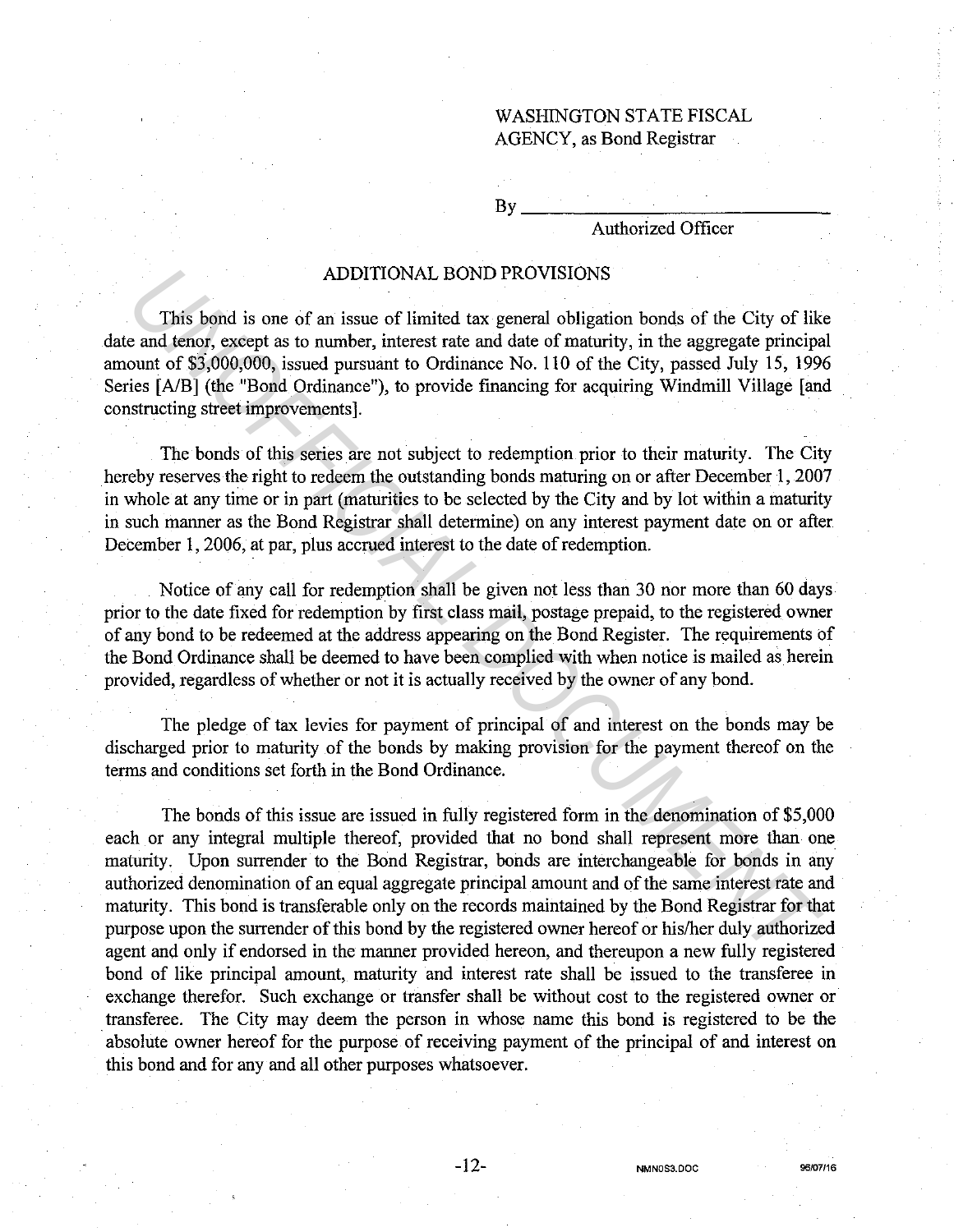## ASSIGNMENT

## FOR VALUE RECEIVED, the undersigned hereby sells, assigns and transfers unto  $\equiv$

PLEASE INSERT SOCIAL SECURITY OR TAXPAYER IDENTIFICATION NUMBER OF TRANSFEREE\_~~~~~~~~~~~~~~~~~~~~~~-

(Please print or typewrite name and address, including zip code of Transferee)

the within bond and all rights thereunder and does hereby irrevocably constitute and appoint  $\sigma$  of  $\sim$  , or its successor, as Agent to transfer said bond on the books kept by the Bond Register for registration thereof, with full power of substitution in the premises.

SIGNATURE GUARANTEED:

NOTE: The signature of this Assignment must correspond with the name of the registered owner as it appears upon the face of the within bond in every particular, without alteration or enlargement or any change whatever.

SECTION 11. Execution of the Bonds. The Bonds shall be signed on behalf of the City by the manual or facsimile signature of the Mayor, shall be attested by the manual or facsimile signature of the City Clerk, and shall have a facsimile of the official corporate seal of the City impressed or imprinted thereon. (Please print or typewrite name and address, including zip code of Transferce)<br> **Within bond and all rights thereunder and does hereby irrevocably constitute and appoint<br>
Agent to transfer said bond on the books kept by th** 

Only such Bonds as shall bear thereon. a Certificate of Authentication in the form hereinbefore recited, manually executed by the Bond Registrar, shall be valid or obligatory for any purpose or entitled to the benefits of this ordinance. Such Certificate of Authentication shall . be conclusive evidence that the Bonds so authenticated have been duly executed, authenticated and delivered hereunder and are entitled to the benefits of this ordinance.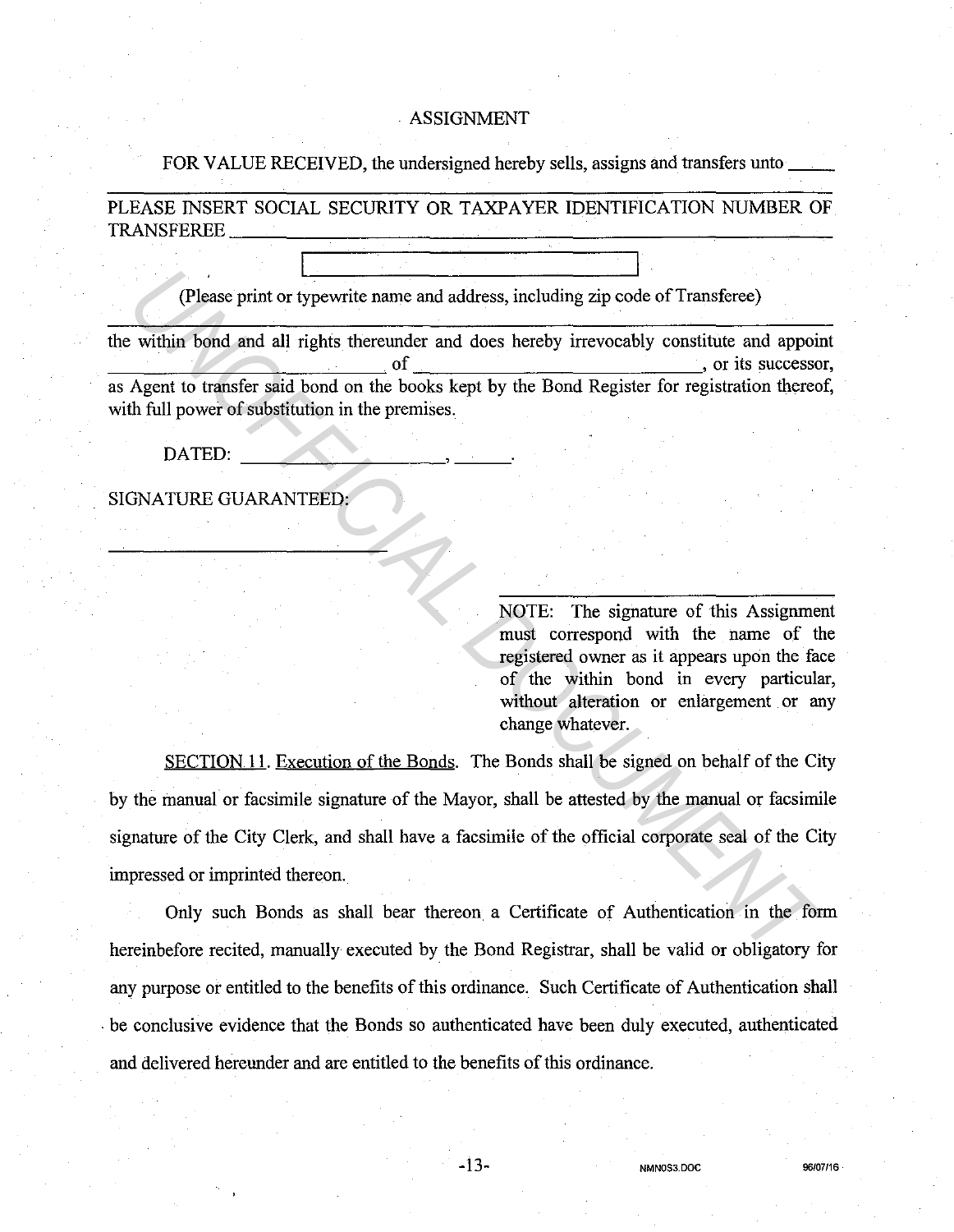In case either of the officers of the City who shall have executed the Bonds shall cease to be such officer or officers of the City before the Bonds so signed shall have been authenticated or delivered by the Bond Registrar, or issued by the City, such Bonds may nevertheless be authenticated, delivered and issued and upon such authentication, delivery and issuance, shall be as binding upon the City as though those who signed the same had continued to be such officers of the City. Any Bond may also be signed and attested on behalf of the City by such persons as at the actual date of execution of such Bond shall be the proper officers of the City although at the original date of such Bond any such person shall not have been such officer.

SECTION 12. Creation of Construction Fund: Application of Proceeds of Bonds. A special fund of the City known as the "City of University Place Construction and Acquisition Fund, 1996" is hereby created in the office of the Finance Manager of the City. The Construction Fund shall be used to pay the costs of the acquisitions and improvements described in Section 2. *UNDER THE WARD THE SIGNAL DER SIGNAL DER CITY TO SERECT THE SIGNAL DREAD THE POSITION IS DESITED AND A DREAD THE CITY ON SUCH DREAD AND SOFTIME THE CITY ON SUCH DREAD AND SOFTIME THE SECTION 12. Creation of Construction* 

At the time of delivery of the Bonds, the proceeds of the Bonds shall be deposited as follows:

(a) The accrued interest, if any, to the date of delivery shall be deposited to the Bond Fund and used to pay a portion of interest on the Bonds on December 1, 1996.

(b) The proceeds from the Series B Bonds shall be deposited into a subaccount in the Construction Fund and used to fund the portion of the acquisition of Windmill Village that will be used by private tenants and to pay a portion of the costs of issuing the Bonds.

( c) The proceeds of the Series A Bonds shall be deposited into the Construction Fund and used to pay the costs of the remaining acquisitions and improvements described in Section 2 hereof and all costs incidental thereto and to the issuance of the Bonds.

Money remaining in the Construction Fund after all of such costs have been paid or reimbursed may be used to pay costs of other legally authorized capital expenditures of the City or shall be deposited in the Bond Fund. Money in the Construction Fund may be invested as

-14- **NMNOS3.DOC 96107/16**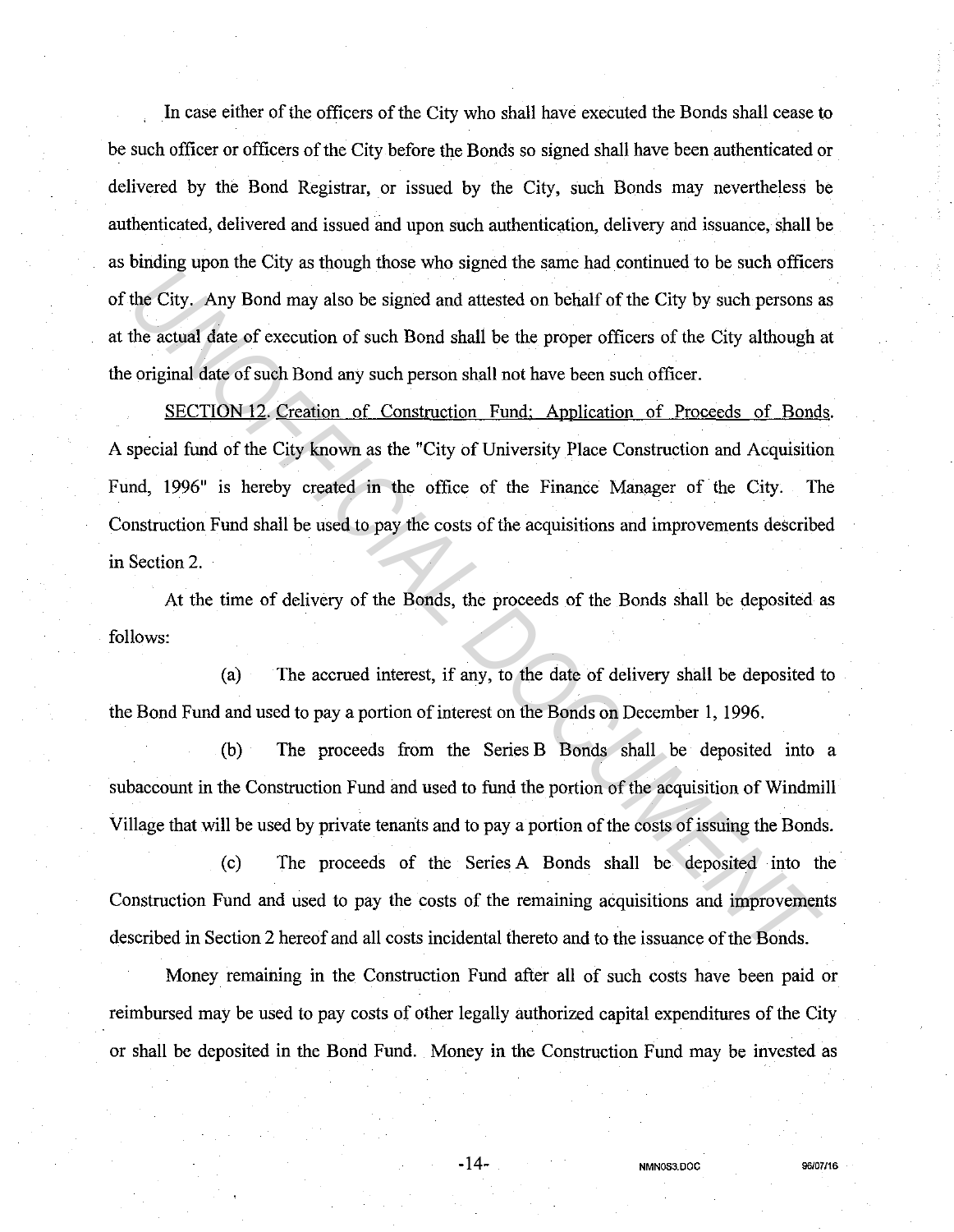permitted by law. All interest earned and profits derived from such investments shall be retained in and become a part of the Construction Fund or deposited into the Bond Fund.

SECTION 13. Sale of the Bonds. The City Council finds and determines that the Purchase Contract that is attached to this ordinance and incorporated herein by this reference is fair and reasonable and in the best interest of the City and that the Bonds shall be sold upon the terms and conditions set forth in the Purchase Contract and upon the basis of the representations therein set forth. The City hereby accepts the Purchase Contract and hereby authorizes and directs the Mayor to execute the Purchase Contract and deliver it to Seattle-First National Bank (the "Purchaser"). The Bonds shall be issued and delivered to the Purchaser upon payment of the purchase price specified in the Purchase Contract, plus accrued interest from their date to the date of delivery.

The Mayor, Finance Manager or City Manager are authorized to execute and deliver to the Purchaser copies of an Official Statement in substantially the form of the Preliminary Official Statement dated July 3, 1996; provided, however, that the Mayor, Finance Manager or City Manager are authorized to supplement or amend the Official Statement as the Mayor, Finance Manager or City Manager, with the approval of bond counsel to the City, deems necessary or appropriate. The City Council represents and warrants to the Purchaser that the Preliminary Official Statement was "deemed final" by the City as of the date thereof within the meaning of paragraph 17 C.F.R. § 240.15c2-12 promulgated by the Securities and Exchange Commission ("Rule 15c2-12), except for the omission of such information as may be permitted by Rule 15c2-12. The City Council approves and authorizes the use of such Official Statement (including any such supplements and amendments thereto) in connection with the public offering and sale of the Bonds by the Purchaser. *Unit is take the solution* and *in the best linets Contract and upon the basis of the representation*<br> *Units and conditions set forth* in the Purchase Contract and upon the basis of the representation<br> *Units are the Pur* 

SECTION 14. Special Designation. The City hereby designates the Series A Bonds as , "qualified tax-exempt obligations" pursuant to Section 265(b) of the Internal Revenue Code of 1986.

-15- **NMNOS3.DOC 96/07/16**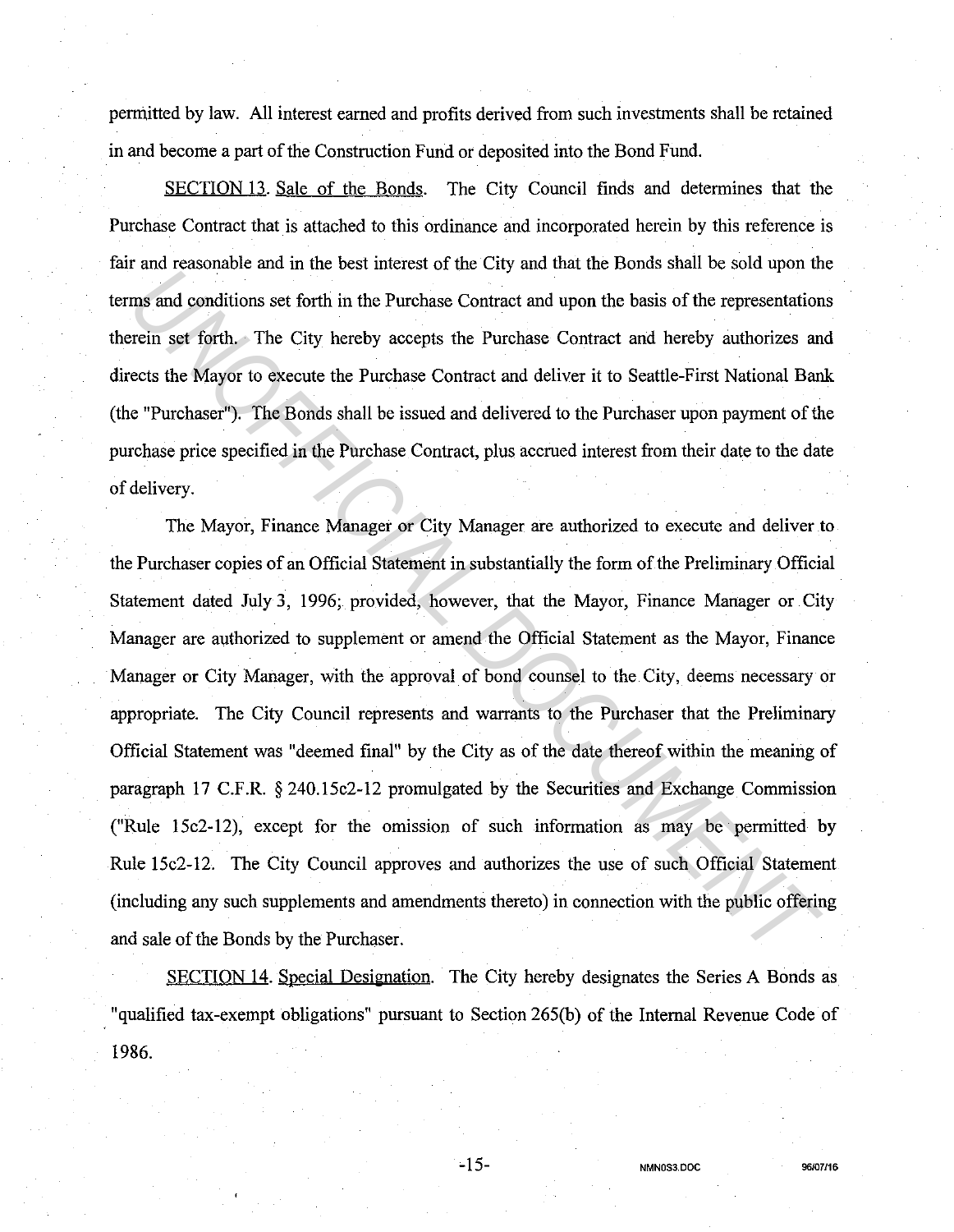SECTION 15. Severability. If any one or more of the covenants or agreements provided in this ordinance to be performed on the part of the City shall be declared by any court of competent jurisdiction to be contrary to law, then such covenant or covenants, agreement or agreements, shall be null and void and shall be deemed separable from the remaining covenants and agreements of this ordinance and shall in no way affect the validity of the other provisions of this ordinance or of the Bonds.

SECTION 16. Undertaking to Provide Ongoing Disclosure.

A. Contract/Undertaking. This section constitutes the City's written undertaking for the benefit of the owners of the Bonds as required by Section  $(b)(5)$  of the Rule. The City will have less than \$10,000,000 in obligations outstanding upon the issuance of the Bonds.

B. Financial Statements. The City agrees to provide to each person upon request or to the SID, if any, a copy of its latest publicly available annual financial statements prepared in accordance with the Budget Accounting and Reporting System prescribed by the Washington State Auditor pursuant to RCW 43.09.200 (or any successor statute) and generally of the type included in the official statement for the Bonds under the heading "1995 Statement of General Fund Revenues and Expenditures". *Universidents of the Bondstate and stating to Provide Ongoing Disclosure*<br>
SECTION 16. Undertaking to Provide Ongoing Disclosure.<br>
A. Contract/Undertaking: This section constitutes the City's written undertaking fo<br>
benef

C. Material Events. The City agrees to provide or cause to be provided, in a timely manner, to the SID, if any, and to each NRMSIR or to the MSRB notice of the occurrence of any of the following events with respect to the Bonds, if material:

1. Principal and interest payment delinquencies;

2. Non-payment related defaults;

3. Unscheduled draws on debt service reserves, if any, for the Bonds reflecting financial difficulties;

4. Unscheduled draws on credit enhancements, if any, for the Bonds reflecting financial difficulties;

5. Substitution of credit or liquidity providers, if any, or their failure to perform;

-16- **NMNOS3.DOC 96/07116**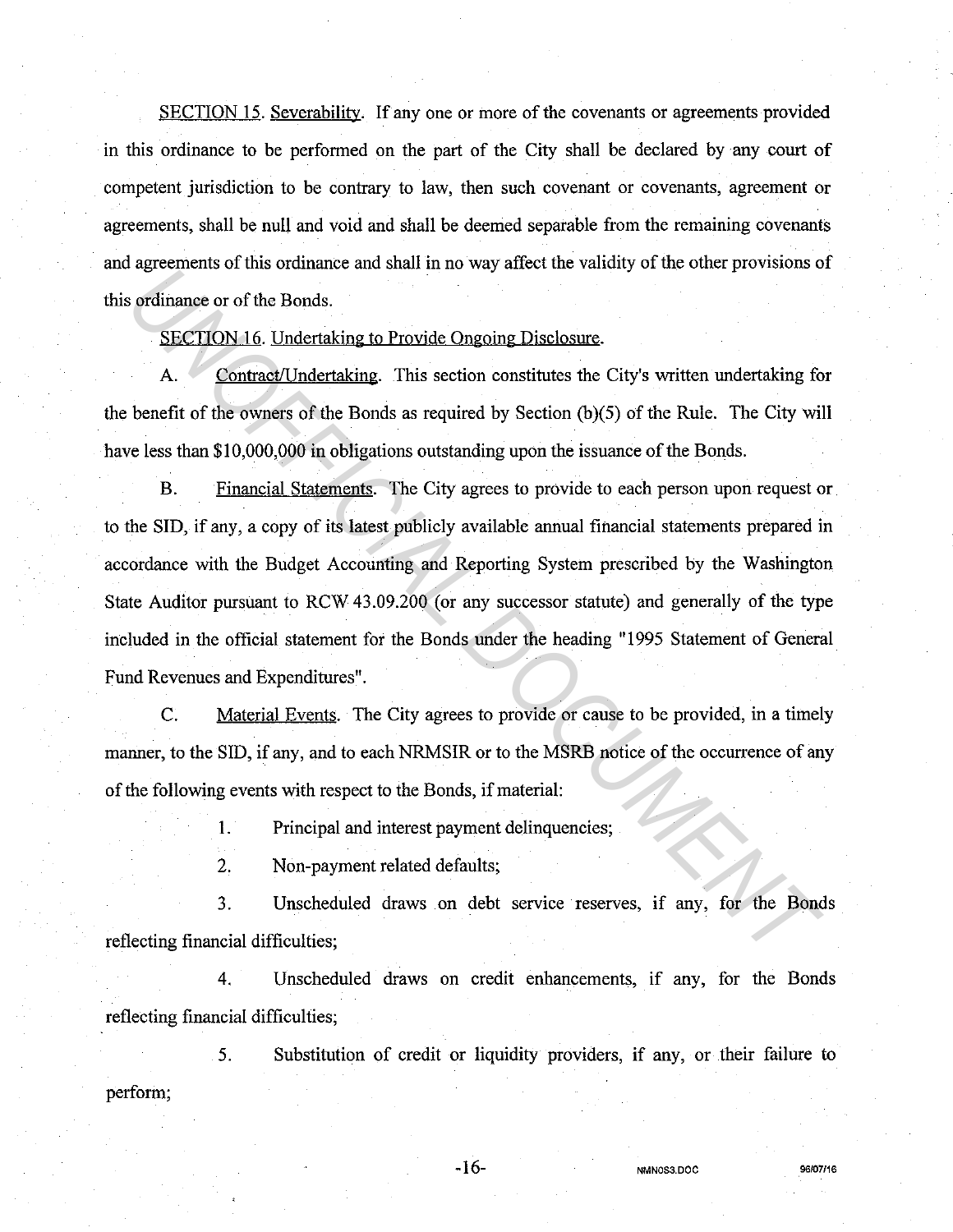Bonds; 6. Adverse tax opinions or events affecting the tax-exempt status of the

> 7. Modifications to the rights of Bond owners;

8. Optional redemption of Bonds prior to their maturity;

9. Defeasance of the Bonds;

10. Release, substitution or sale of property, if any, securing repayment of the

Bonds; and

11. Rating change for the Bonds.

With reference to items 3, 4, 5 and 10 above, no debt service reserves or credit enhancements secure payment of the Bonds and no property secures repayment of the Bonds. If the City subsequently chooses to establish any debt service reserves or to provide credit enhancement or property as security for the Bonds, the City will provide notice of such establishment or provision and will provide notice of material events relating thereto, should such events occur. There are no non-payment related defaults.

D. Termination/Modification. The City's obligations to provide notices of material events shall terminate upon the legal defeasance, prior redemption or payment in full of all of the Bonds. This section, or any provision hereof, shall be null and void if the City (1) obtains an opinion of nationally recognized bond counsel to the effect that those portions of the Rule which require this section, or any such provision, are invalid, have been repealed retroactively or otherwise do not apply to the Bonds; and (2) notifies each then existing NRMSIR and the SID, if any, of such opinion and the cancellation of this section. France of the tomas,<br>
10. Release, substitution or sale of property, if any, securing repayment of th<br>
11. Rating change for the Bonds.<br>
11. Rating change for the Bonds.<br>
11. Rating change for the Bonds.<br>
11. Rating change

Notwithstanding any other provision of this motion, the City may amend this Section 16, and any provision of this Section 16 may be waived, provided that the following conditions are satisfied:

1. If the amendment or waiver relates to the provisions of Section 16, it may only be made in connection with a change in circumstances that arises from a change in legal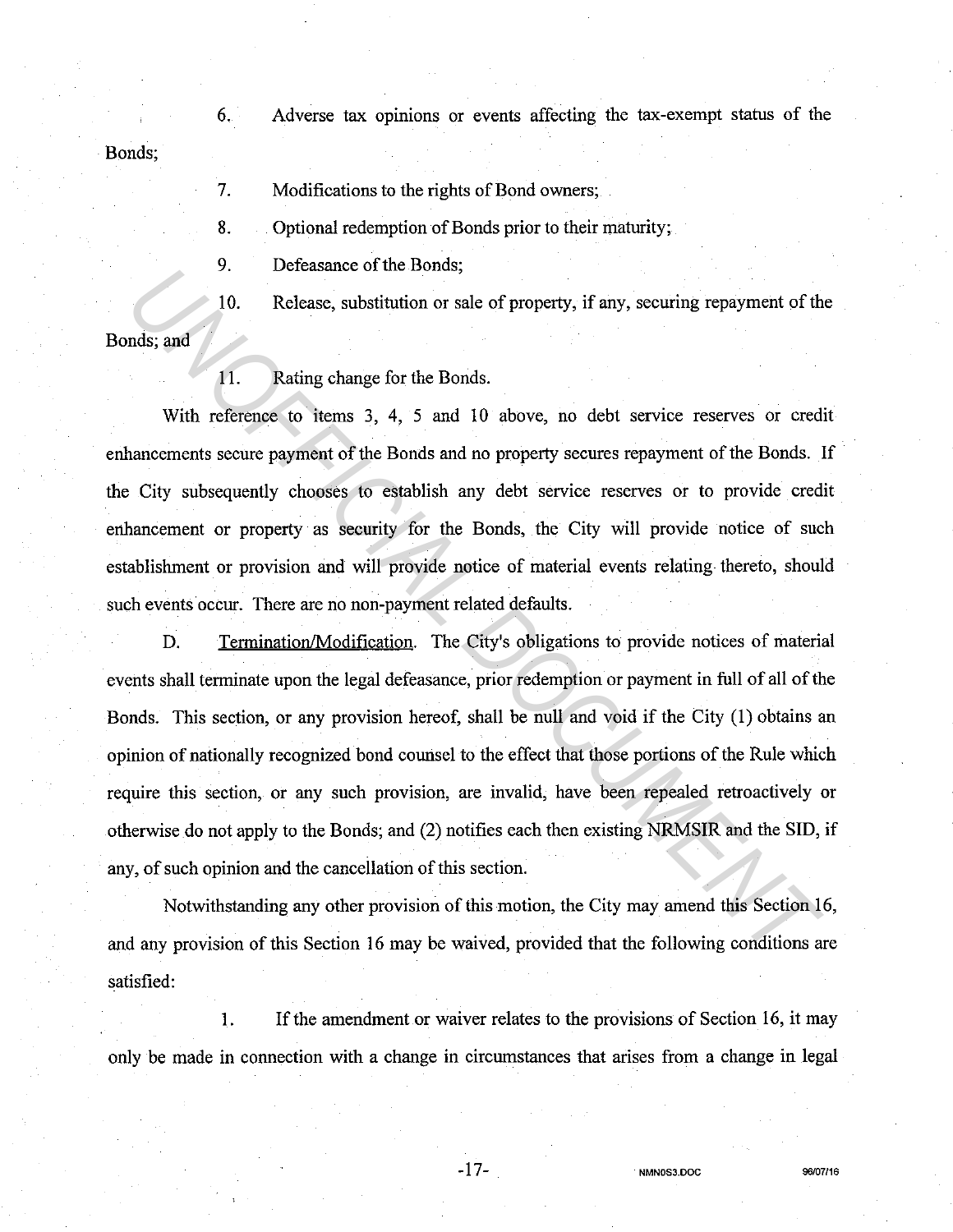requirements, change in law, or change in the identity, nature or status of the City with respect to the Bonds, or the type of business conducted;

2. The undertaking, as amended or taking into account such waiver, would, in the opinion of nationally recognized bond counsel, have complied with the requirements of the Rule at the time of the original issuance of the Bonds, after taking into account any amendments or interpretations of the Rule, as well as any change in circumstances; and

3. The amendment or waiver either (i) is approved by the owners of the Bonds or (ii) does not, in the opinion of nationally recognized bond counsel, materially impair the interests of the owners or beneficial owners of the Bonds.

E. Bond Owner's Remedies Under This Section. The right of any Bond Owner or Beneficial Owner of Bonds to enforce the provisions of this section shall be limited to a right to obtain specific enforcement of the City's obligations hereunder, and any failure by the City to comply with the provisions of this undertaking shall not be an event of default with respect to the Bonds hereunder. For purposes of this section, "Beneficial Owner" means any person who has the power, directly or indirectly, to vote or consent with respect to, or to dispose of ownership of, any Bonds, including persons holding Bonds through nominees or depositories. Interpretations of the Rule, as well as any change in circumstances; and<br>interpretations of the Rule, as well as any change in circumstances; and<br>interpretations of the Rule, as well as any change in circumstances; and<br>int

SECTION 17. Effective Date. This ordinance shall be effective five days after its passage and publication as required by law.

PASSED by the City Council of the City of University Place, Washington, this 15th day of July, 1996.

> CITY OF UNIVERSITY PLACE, WASHINGTON

**NMNOS3.00C 96107/16** 

Ronald L. Williams, Mayor

ATTEST:

**Susan Matthew, City Clerk** 

-18-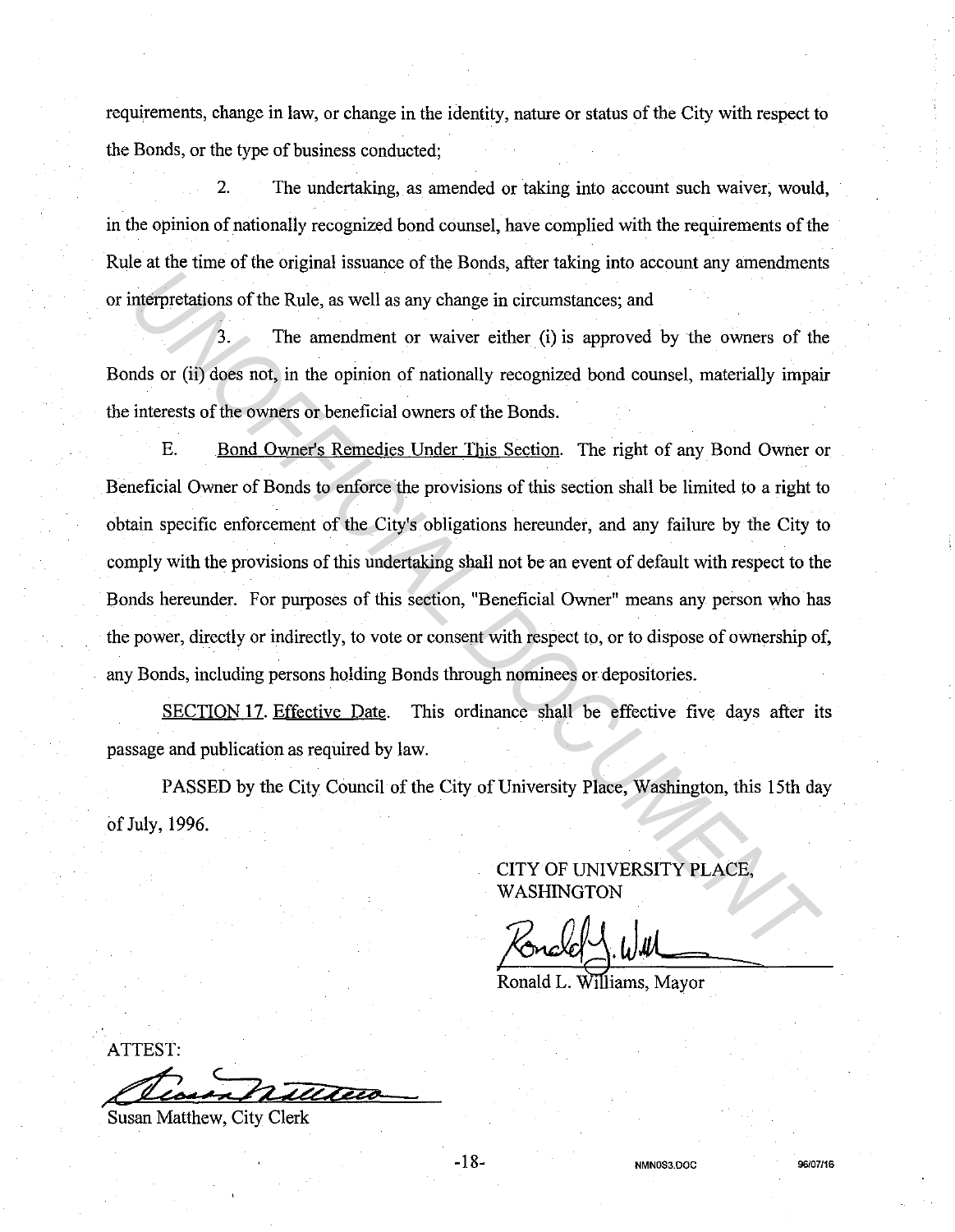APPROVED AS TO FORM:

Preston Gates & Ellis

FILED WITH THE CITY CLERK: 7/15/96 PASSED BY THE CITY COUNCIL:7/15/96 PUBLISHED: 7/17/96 EFFECTIVE DATE: 7/22/96 ORDINANCE NO.: 110 *UNOFFICIAL DOCUMENT*